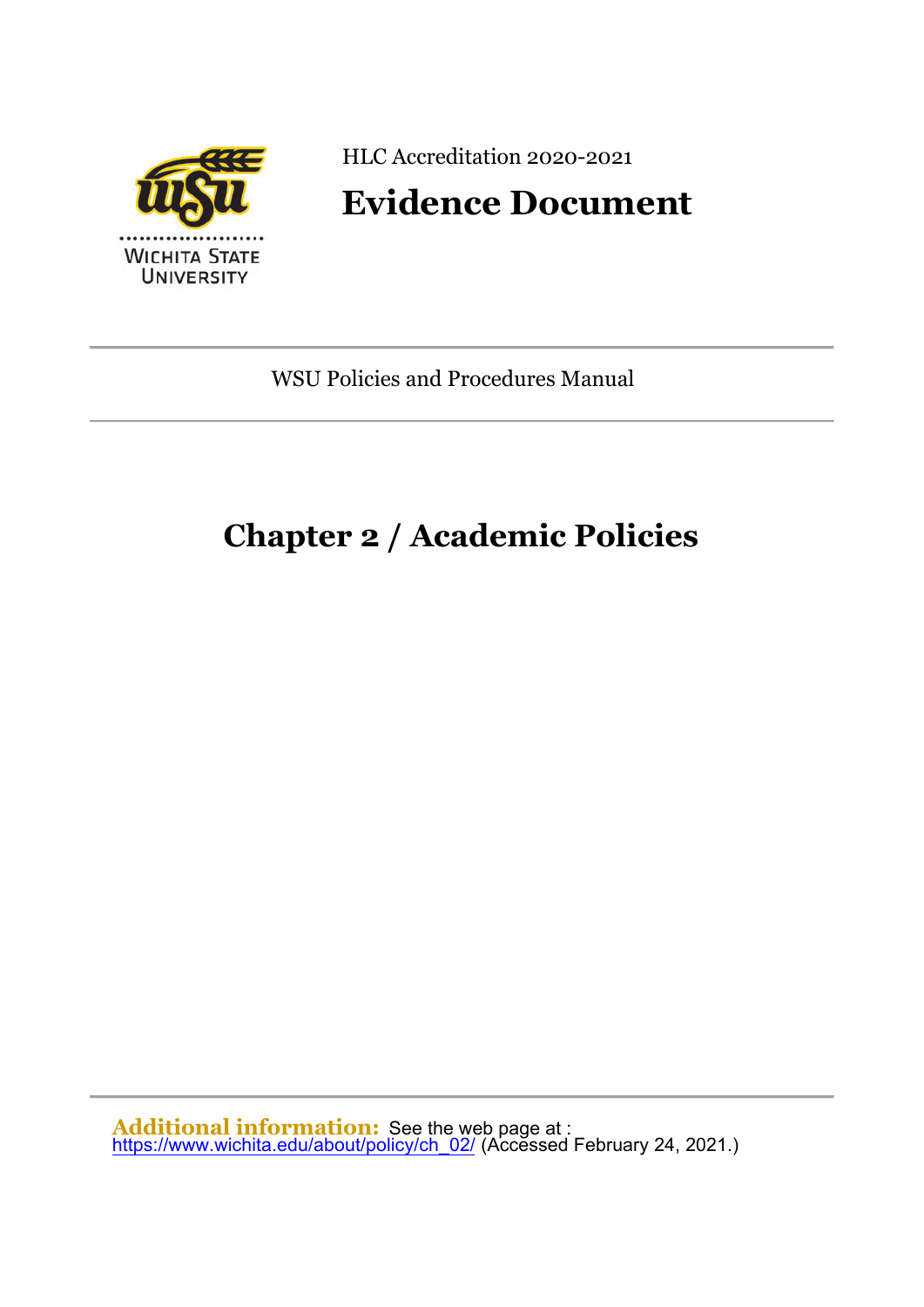

# **WSU Policies and Procedures**

# **Chapter 2 - Academic Policies**

- **[2.08 / Posthumous Degrees](https://www.wichita.edu/about/policy/ch_02/ch2_08.php)** Effective: July 1, 1997 | Revised: November 4, 2015
- **[2.10 / Program Discontinuance](https://www.wichita.edu/about/policy/ch_02/ch2_10.php)** Effective: July 1, 1997
- **[2.11 / Deactivation of Courses](https://www.wichita.edu/about/policy/ch_02/ch2_11.php)** Effective: July 1, 1997
- **[2.16 / Centers, Institutes and Bureaus](https://www.wichita.edu/about/policy/ch_02/ch2_16.php)** Effective: October 31, 2009
- **[2.17 / Student Academic Integrity](https://www.wichita.edu/about/policy/ch_02/ch2_17.php)** Effective: July 14, 2010 | Revised: August 7, 2020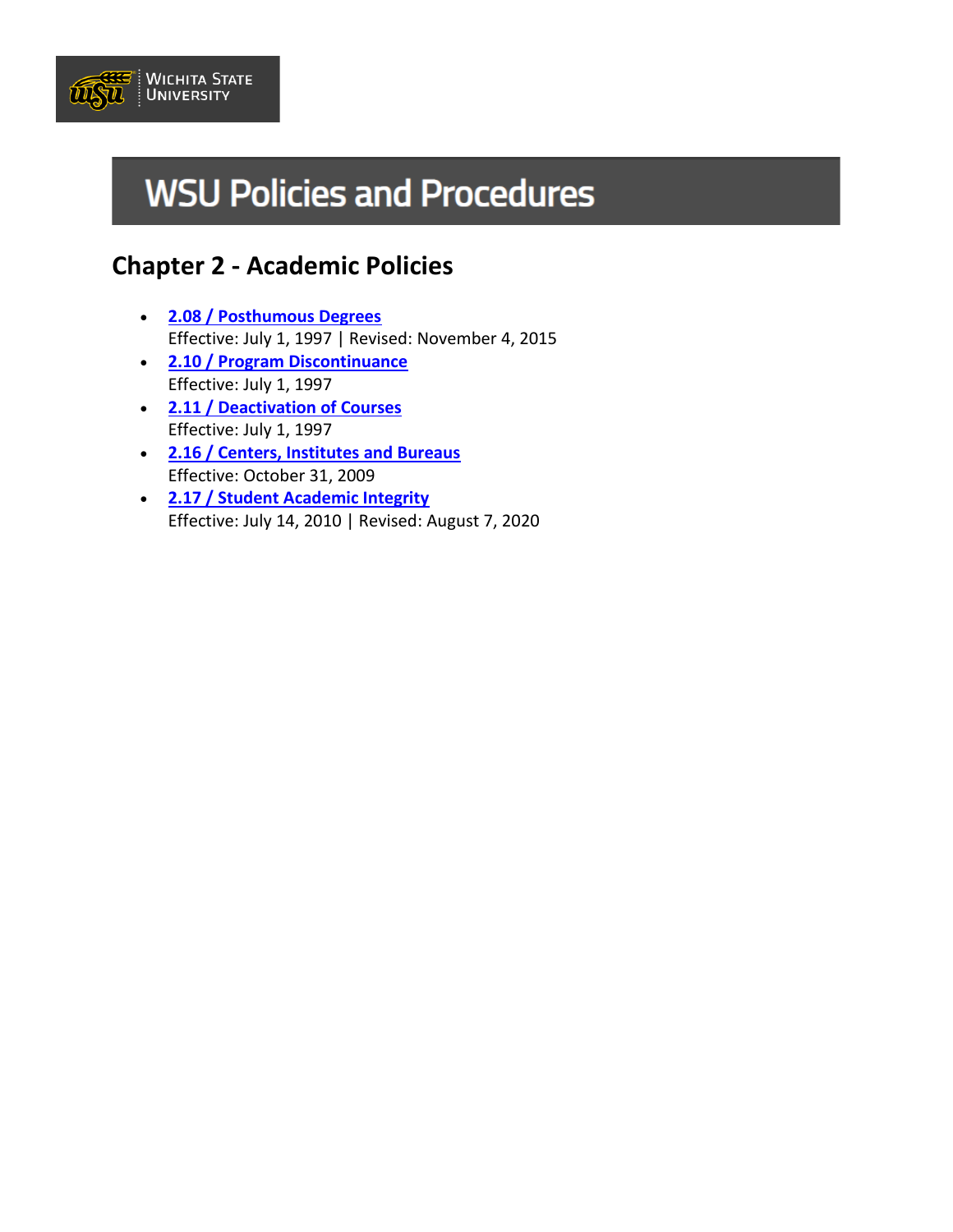

# **2.08 / Posthumous Degrees**

Effective: July 01, 1997 I Revised: November 04, 2015

#### **I. Purpose**

To create a policy that standardizes a procedure for the awarding of posthumous degrees.

### **II. Policy**

The award of a posthumous degree recognizes the academic achievement of the student. Upon the recommendation of the student's major department to award a posthumous degree, the dean of the college will contact the family to ascertain their wishes and then will forward an appropriate recommendation to the Provost with a copy to the Registrar. If the degree to be awarded is a graduate degree, the chair's concurrence with the award must note the approval of the graduate faculty of the department.

To be eligible for a posthumous degree an undergraduate student must be degree-seeking and typically within 30 hours of completing the bachelor's degree or within 15 hours of completing the associate's degree.

A graduate student must be "near completion" of the degree. An approved plan of study must be on file or in the process of approval. All graduate school rules and regulations pertaining to time limits, incomplete grades, transfer credits, etc., will be in effect.

During the commencement ceremony the names of posthumous degree recipients should be read at the beginning of each college list of names. If printing deadlines can be met, the student's name should be printed in the commencement bulletin.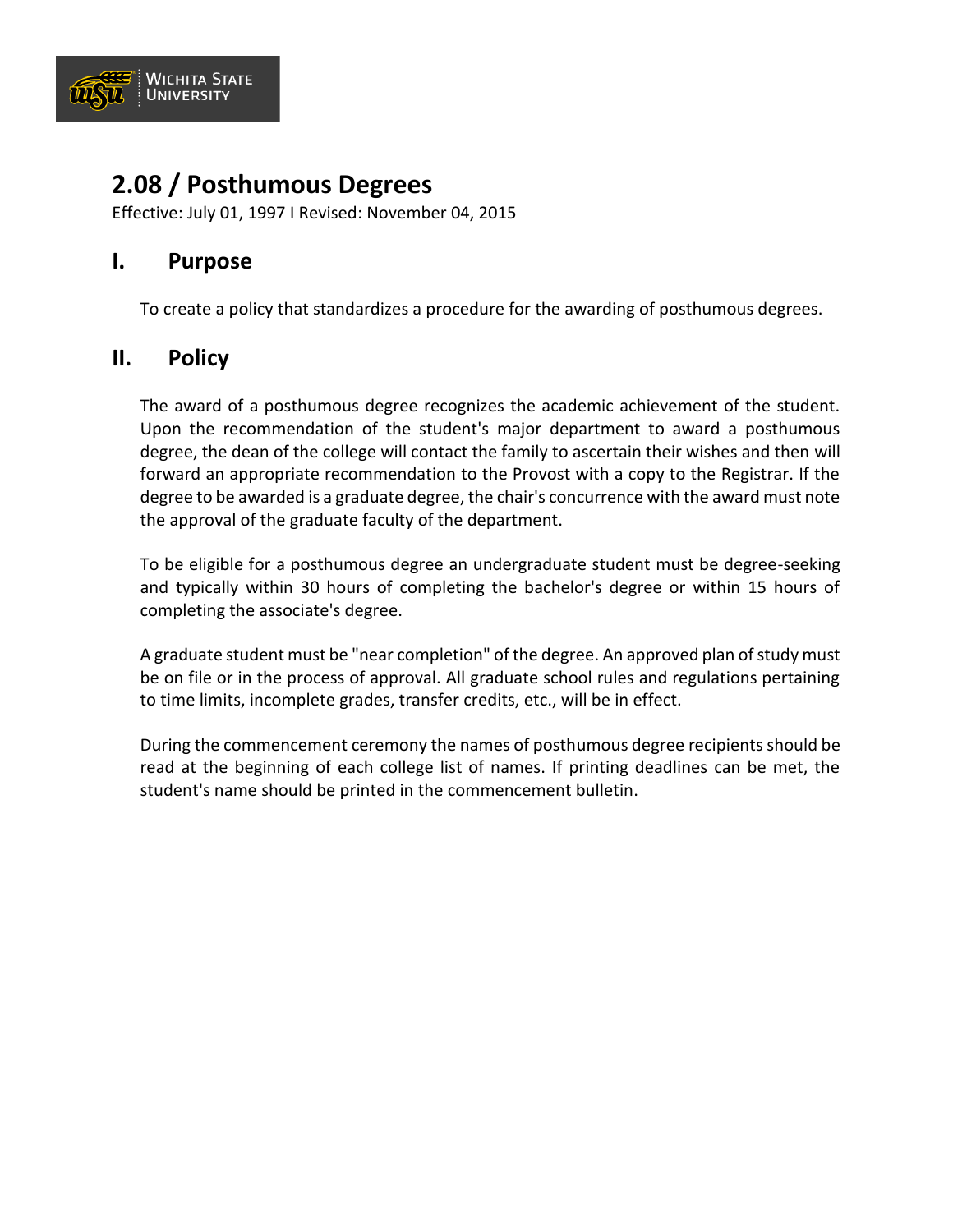

# **2.10 / Program Discontinuance**

Effective: July 01, 1997

### **I. Introduction**

Program discontinuance has already occurred at Wichita State University and has been necessitated by numerous environmental pressures on the University. Various economic, social, technical and educational demand trends may lead to further reallocation decisions of increasing difficulty as the University works to serve the interests of its publics.

In 1977 the Wichita State University mission statement concluded that "Wichita State University can best serve its urban mission by being an excellent university." Excellence comes at the price of high investment of scarce resources and the University must use its limited resources in an optimal manner to achieve the greatest degree of excellence in its programs. A decision to discontinue a program must be recognized as a basic tool in the university's efforts to fulfill its mission.

When faced with the necessity of program discontinuance, the faculty of Wichita State University must take a positive stance toward the issues involved. Any action requiring program discontinuance must be contained and directed in ways acceptable to the academic standards of Wichita State University.

Discontinuance decisions, when necessary may often involve the redirection of resources to other programs. It is crucial that such decisions be made so that the ability of the University to fulfill its mission is significantly enhanced. Such decisions must be guided by a comprehensive statement of principles and procedures to ensure that the University's mission is, in fact, properly served, that decisions are based on bona fide long-term trends in the environment, that the well being of the current students is served to the greatest possible extent, and that the spirit as well as the letter of the University's tenure commitment to faculty is honored.

#### **II. Definitions**

#### **A. Program discontinuance**

"Program discontinuance" at Wichita State University refers to the termination of an academic unit (college, department, division, center or school) in which a degree is offered. It may also refer to the termination of a specific or unique degree program with no other change to the academic unit which offers that degree program.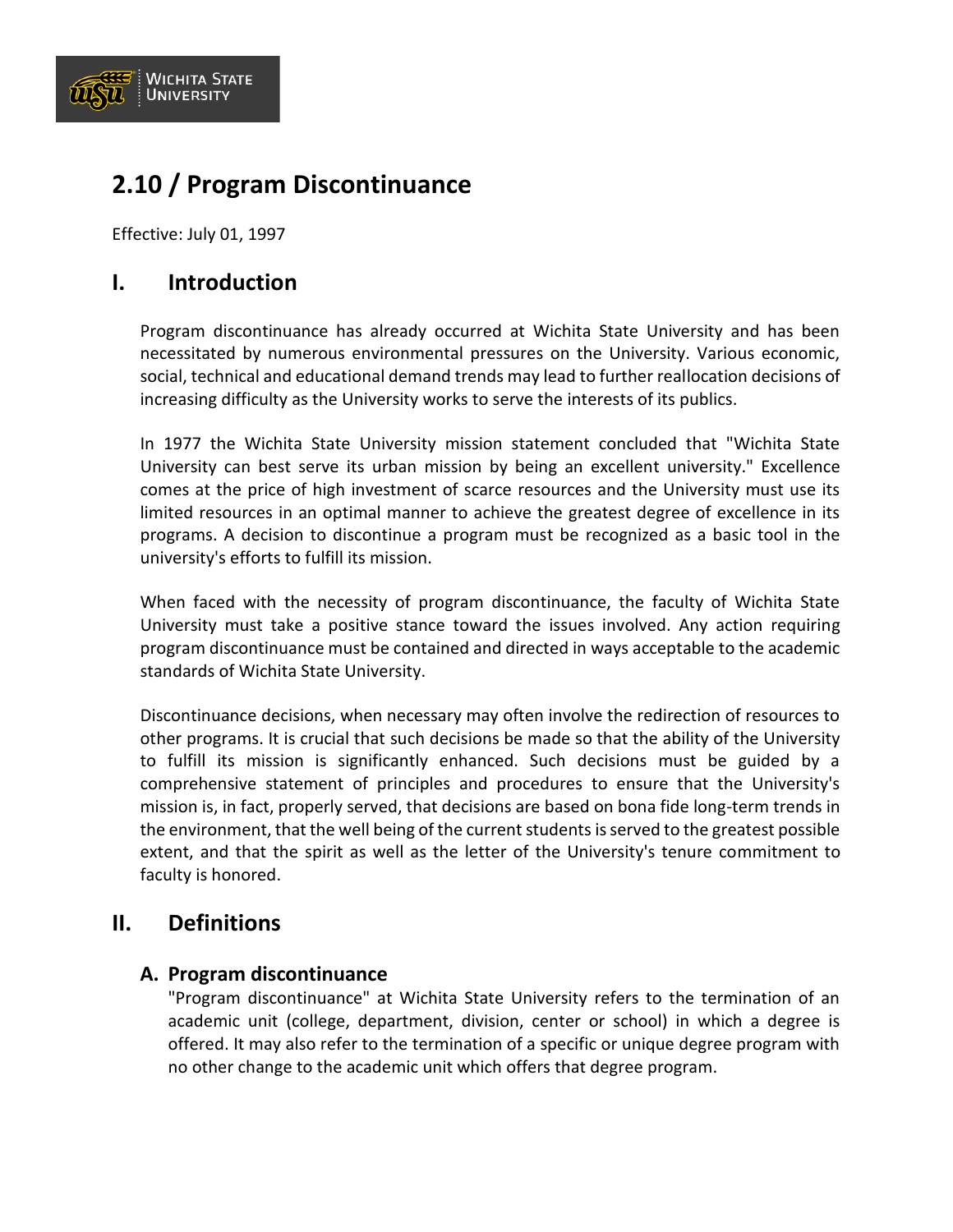

Programs subject to discontinuance under these procedures are those listed in the "Degree and Certificate Program Inventory for Regents Institutions." By specific action of the faculty of the relevant college, concurred in by the University President, areas of emphasis or academic sub-specialties within existing degree programs may be considered as "programs" to be treated under this document.

#### **B. Teaching faculty**

The term "teaching faculty" refers to all unclassified personnel with the faculty rank of instructor or higher whose duties are 50 percent or more teaching and/or research and/or library services.

#### **C. Academic weeks**

The term "academic weeks" will be used to specify those periods of time, according to the University calendar, during which the University is officially in session (excluding Summer Session).

#### **III. Procedures**

- A. Recommendations for the initiation of program discontinuance may be originated from any of several sources. Specifically, these would include the academic unit in which the degree is offered, the dean of the college in which the program is offered or the Provost.
- B. Program discontinuance will be the decision of the President of Wichita State University upon recommendation from the Provost. Decisions regarding program discontinuance will be made on the basis of bona fide educational considerations only and these decisions will be distinct from and unrelated to those based upon financial exigency.
- C. When an academic unit offers more than one degree program and less than the total unit is recommended for discontinuance, the faculty members of the continuing academic unit will not be considered for dismissal unless the unique or specific degree program discontinuance significantly reduces the resources, structure or performance of that academic unit or unless the faculty member is demonstrably unqualified for continued appointment in the continuing unit even following reasonable efforts at retraining. This determination would be made upon recommendation from the academic unit to the dean of the college or appropriate budget review officer.
- D. Proposals for potential program discontinuance shall be made in writing to the Provost. Such proposals will include identification of circumstances leading to the recommendation, a detailed rationale for the recommendation, a statement of the projected impact on the mission of the University and the academic unit, a statement of the projected impact on students and faculty of the academic unit, and a statement of the financial resources and faculty positions likely to be affected by the recommendation.
- E. The President and/or the Provost will provide confidential copies of the program discontinuance recommendation to the members of the Executive Committee of the Faculty Senate. The President and/or Provost will meet with the Executive Committee to seek its confidential advice relative to the wisdom of proceeding with a review of the program discontinuance proposal. The President will also provide opportunity for the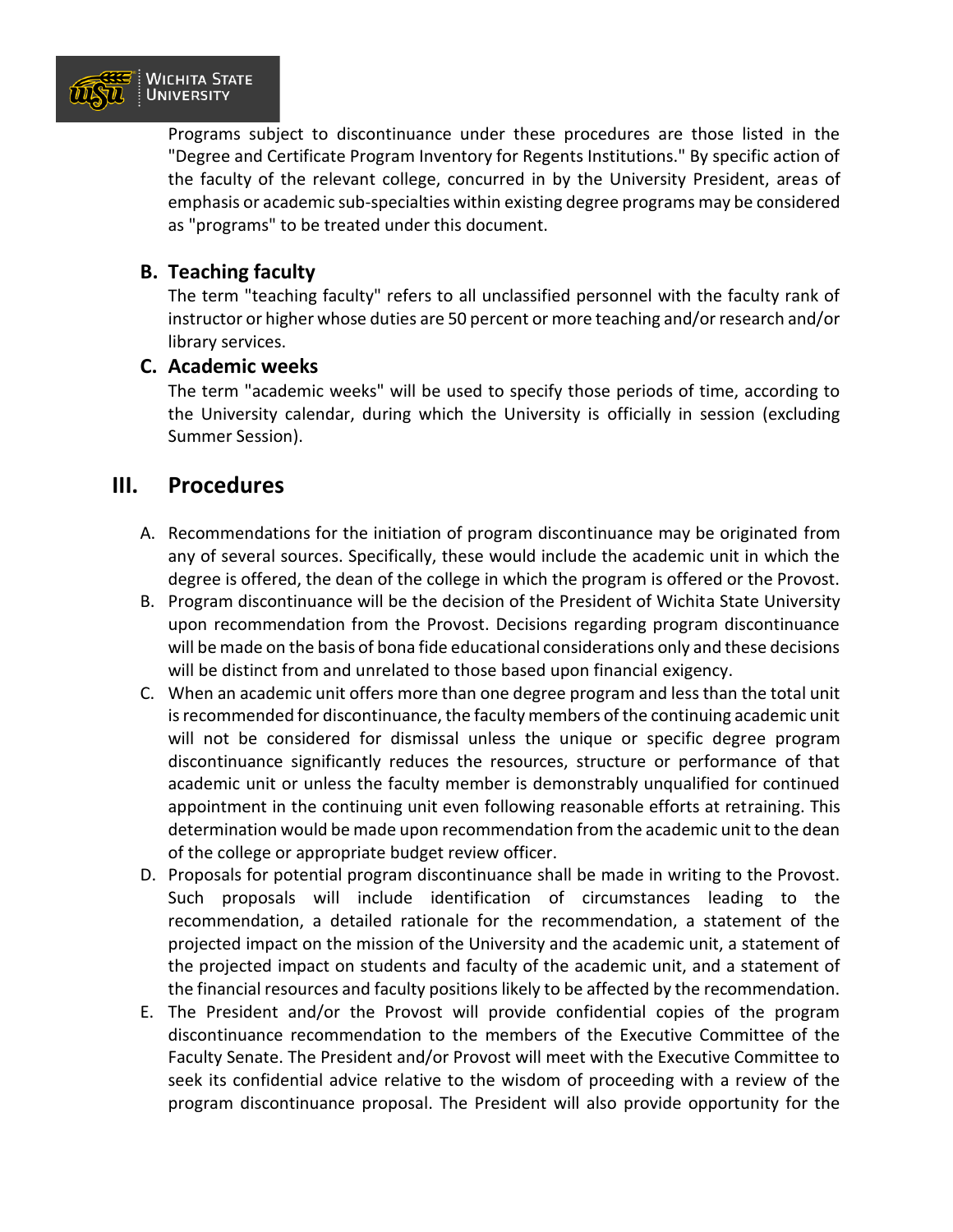

Institutional Equity and Compliance Director to provide advice on the effect of the proposed reduction on compliance with the University's affirmative action plan.

- F. If the President and/or Provost decide to proceed with the program discontinuance proposal, the Provost will transmit to the dean of the affected unit copies of the proposal with the request that the dean seek the confidential advice of a committee of all departmental chairs in the college about the wisdom of proceeding with the program discontinuance. The chair of the affected unit will be notified of the proposed action at least one academic week in advance of the committee meeting of the department chairs. The chair of the affected unit will have the option of meeting with the President or Provost. The dean will communicate the committee recommendation with his or her own recommendation back to the Provost.
- G. If the President and/or Provost decide to proceed with consideration of program discontinuance, the faculty of the affected unit will be notified first and a copy of the discontinuance proposal will be distributed to all members of the faculty of the college affected. Faculty members and students of the affected college will be invited to submit within two academic weeks written statements or arguments or rebuttal on the proposal to the college dean for distribution to the teaching faculty of the college. Within a period of not less than two academic weeks nor more than four academic weeks of the distribution of the written statement or rebuttal to the teaching faculty, the teaching faculty of the college shall be convened to vote its agreement or disagreement with the recommendation for program discontinuance. Absentee ballots shall be accepted. A copy of that action including the vote count shall be forwarded to the Provost, the dean of the college and the President of the Faculty Senate.
- H. At the next meeting of the Faculty Senate, the Senate President will report the proposed program discontinuance and the action of the college faculty on that matter. No Senate action is required but the Senate may, by majority vote, choose to record a position of agreement or disagreement with the proposed program discontinuance which shall be forwarded to the University President.
- I. The President of Wichita State University will evaluate the initial recommendation, the actions of the review bodies, the recommendation of the Provost and will, within four academic weeks, render a final decision regarding the recommendation for program discontinuance. If the decision is in favor of program discontinuance, the statement from the President will include a detailed timetable for the discontinuance action and a statement, with reference to all provisions of this document, detailing actions to be taken regarding the affected students and faculty. The statement must be distributed to the Provost and the dean, chair and faculty of the affected unit.

## **IV. Rights and Privileges of Students and Faculty**

A. The provisions of this section will apply to all program discontinuance actions regardless of the originating source. The Provost will make a public announcement of the discontinuance of the program and faculty representatives from the program shall contact all students who are enrolled in the degree program. No student should be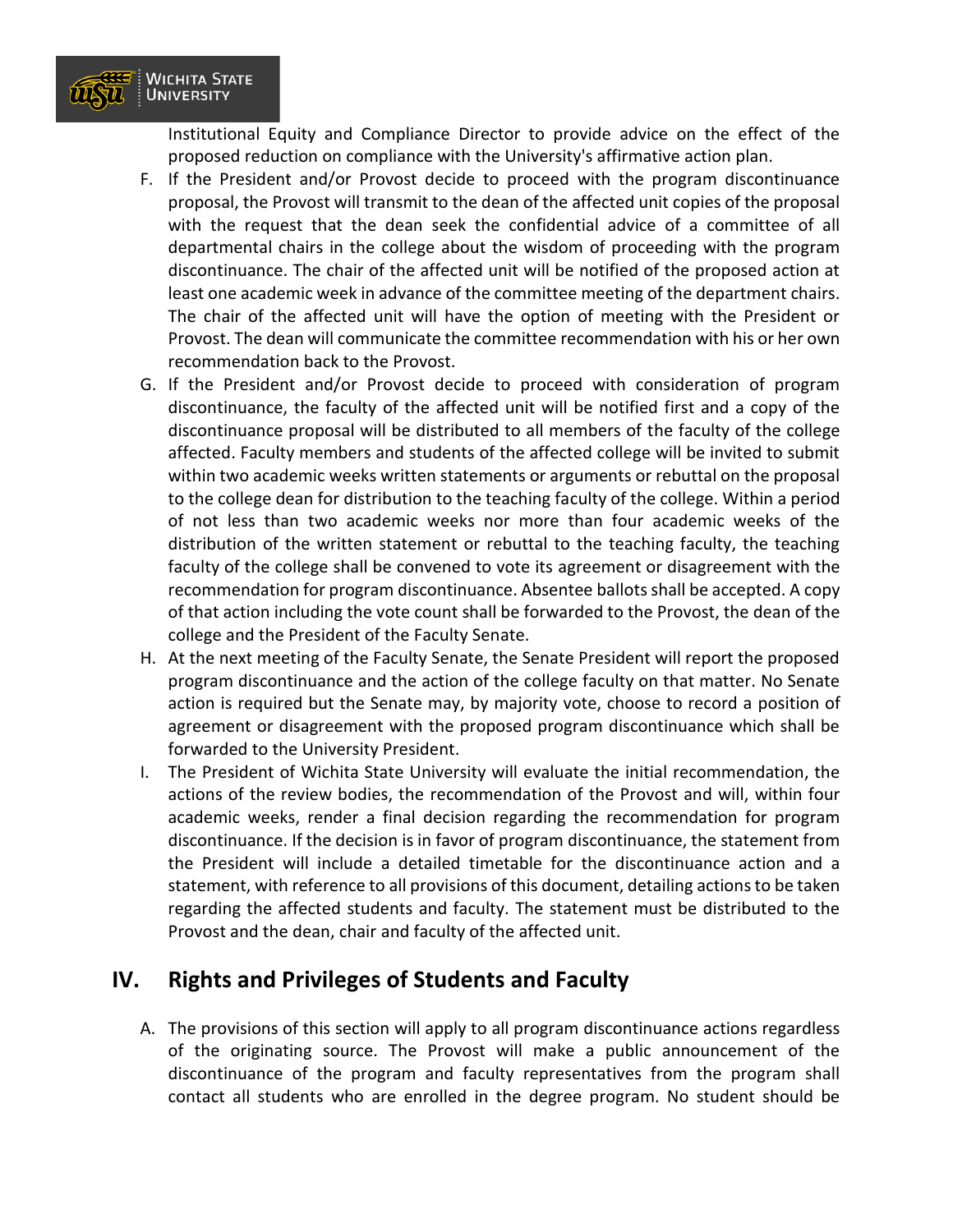

admitted after the announcement has been made. Consideration of the impact on current students will be made to help them complete their degree program.

- B. After the public announcement is made, there will be a maximum of a three-year period of continuance to accommodate current students. If it is not possible for students to complete their degree programs within this three-year period, the University will make reasonable efforts to accommodate such students. Such efforts should include but not be limited to the following:
	- 1. permitting the student to complete his/her degree program by taking work in related departments;
	- 2. permitting the student to complete his/her degree program at another institution;
	- 3. making provisions in the case of graduate students for supervision of dissertations and administration of graduate examinations by faculty at other institutions; and
	- 4. honoring existing multi-year fellowships.
- C. For faculty members in the unit being considered for discontinuance, the written termination notice from the President must include the following:
	- 1. a statement of the basis for the decision to dismiss;
	- 2. a description of the manner in which the decision to dismiss was made;
	- 3. a disclosure of data on which the President relied; and
	- 4. a statement of the faculty member's right to respond to the dismissal.
- D. For faculty members holding probationary appointments, the notice of nonreappointment must meet the prescribed terms.
- E. The appointment of a tenured faculty member should not be terminated in favor of retaining a faculty member without tenure, unless there are extraordinary circumstances where a serious distortion of the academic program would otherwise result.
- F. Faculty on continuous tenured appointments who are scheduled for dismissal for reasons of program discontinuance will be retained as long as possible during the years in which their program is being phased out and will receive their full salaries with appropriate merit increases. During the time in which students in a discontinued program are permitted to compete their degree, tenured faculty will be continued in their previous duties or will, by mutual consent, be reassigned to other suitable positions within the University. Every reasonable effort will be made to find a position acceptable to the faculty member as well as to the unit to which the assignment is being considered.
- G. Addition of faculty relocated within the university will not displace present tenured or probationary personnel. The unit involved in the placement as well as the faculty member must participate in the decision-making process. If placement in another position would be facilitated by a reasonable period of retraining, financial and administrative support for such training will be proffered.
- H. If continued appointment of a tenured faculty member is deemed impractical due to significantly decreased student participation during the three-year phase-out period; and, if relocation is unreasonable, the faculty member will be assigned other duties for no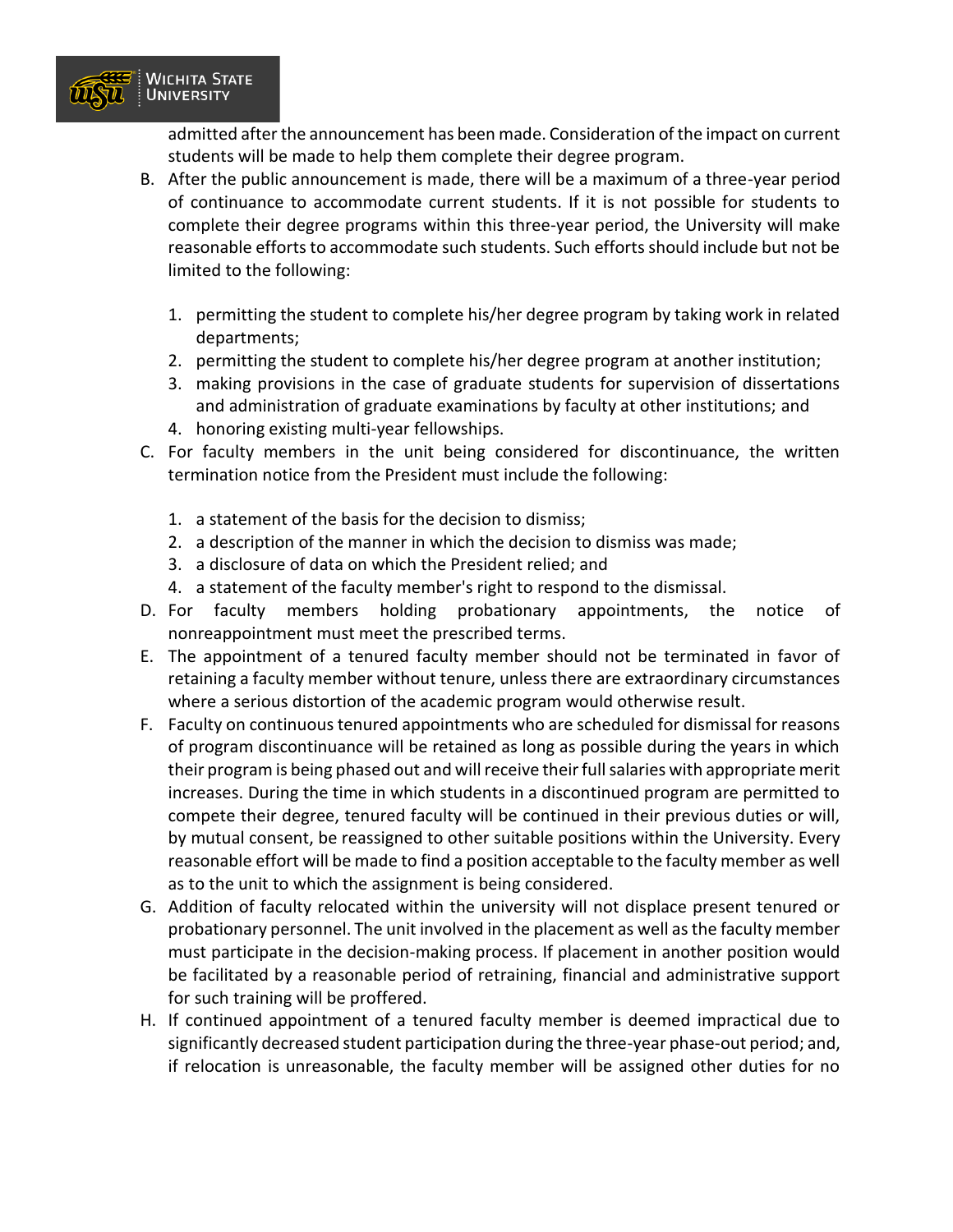

more than 12 months. Early retirement or part-time employment should also be considered as additional options.

# **V. Appeals**

- A. A faculty member who receives written notice of termination for the reason of discontinuance of a program will have all the rights of due process as established in the Grievances Procedures section under Resolution of Internal Disputes.
- B. A faculty member who receives notice of termination for this reason may initiate review by making a written request to the Chair of the Rules Committee stating the grounds for challenging the decision to terminate.
- C. The administration must demonstrate initially that the decision to terminate was arrived at in accordance with established University policy as described in this document; the faculty member then bears the burden of proving the validity of his/her allegations of improper action.
- D. Grounds for the claim of improper action may include but are not limited to:
	- 1. failure of the University to follow established processes for determination of program discontinuance;
	- 2. incomplete or erroneous data in selecting the faculty member for dismissal;
	- 3. failure of the University to make a reasonable effort to place the faculty member in another suitable position;
	- 4. unfairness based on discrimination and/or principles of affirmative action.
- E. If a hearing is determined to be necessary, the specific procedures for the hearing are provided in the statement of Policies and Procedures for Processing Grievances of Faculty at Wichita State University under Resolution of Internal Disputes.
- F. In the case of a claim of unfairness based on discrimination and/or principles of affirmative action, procedures will also be those set forth in the Policies and Procedures for Processing Grievances.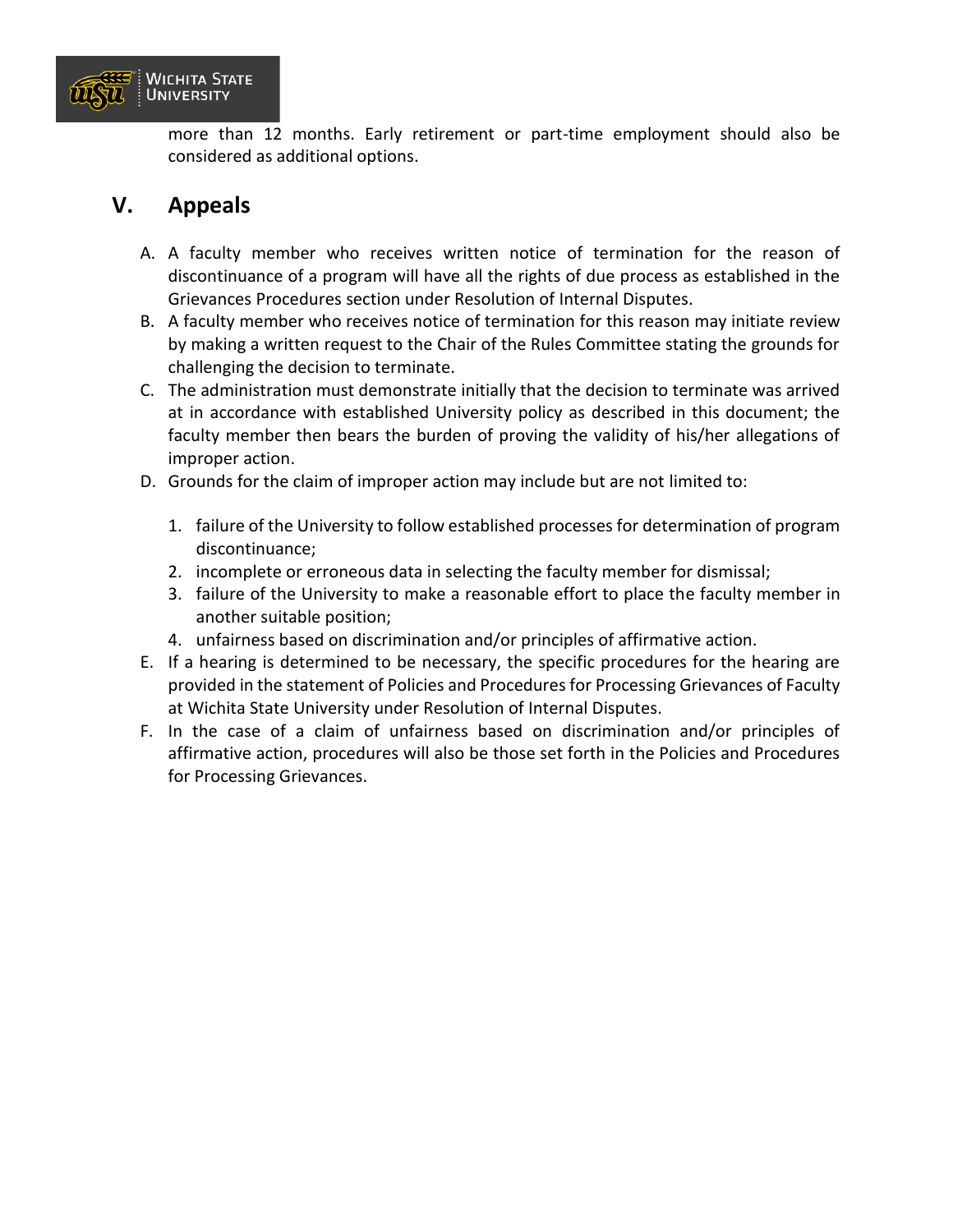

# **2.11 / Deactivation of Courses**

Effective: July 01, 1997

### **I. Purpose**

This policy is established to insure students have accurate catalog information about the opportunities to study at Wichita State University. The policy establishes procedures for identifying courses to be stricken from the catalog (called deactivation), procedures for offering courses in the deactivated category, procedures for activating courses deactivated and having such courses included in the catalog (called reactivated), and procedures for identifying courses among those courses deactivated for possible deletion.

## **II. Policy**

#### **A. Identifying Courses to be Deactivated**

- 1. Courses not offered within the most recent five-year period are candidates for deactivation.
- 2. Each spring the Provost will request the Registrar to compile a list of courses not offered during the most recent five-year period. This is the list of courses which are "Candidates for Deactivation."
- 3. The list of "candidate courses" will be distributed to deans, along with a request to share this information with relevant chairpersons, for review and consideration.
- 4. Unless the chairperson and dean request a course or set of courses be retained or deleted through the regular curriculum committee procedures, the "candidate courses" provided by the Registrar will be deactivated. Deactivation means they will not be advertised in the catalog. Deactivated courses may be offered (see below), reinstated (see below), and "blue-carded."
- 5. A list of deactivated courses, including course descriptions, will be distributed to relevant deans for distribution to appropriate curriculum committees and chairpersons.

#### **B. Procedures for Offering a Deactivated Course**

Courses which have been deactivated may be included in a schedule of courses by following the procedures outlined below.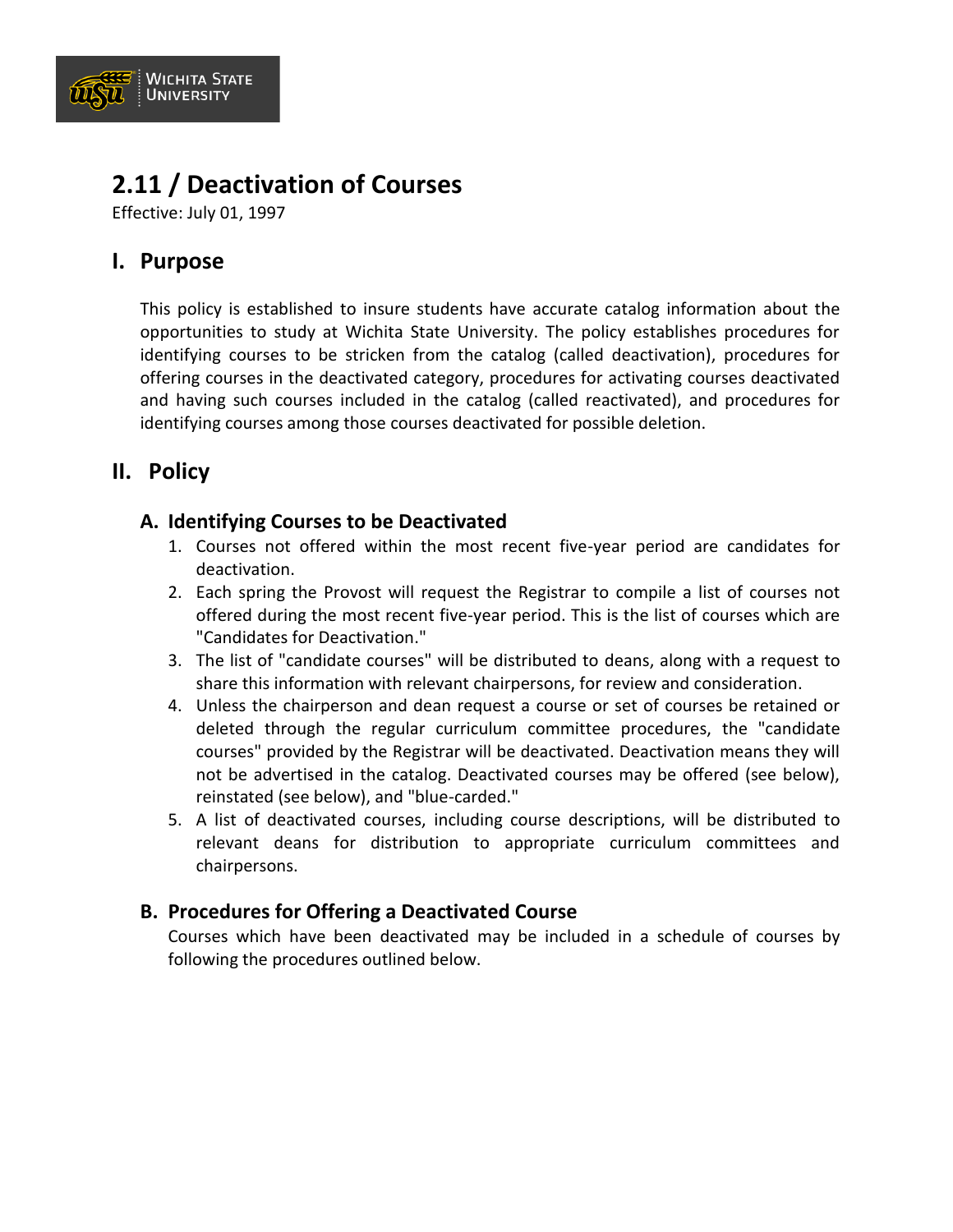

- 1. The chairperson should list the deactivated course(s) on the proposed course schedule as he/she would a regular course.
- 2. The chairperson should submit a Wichita State University Curriculum Change Form through the dean, to the Registrar requesting that the deactivated course(s) be offered with the proposed course schedule. You need only to complete item #9 at the top of this form and item I, A, 1-3 indicating "Offering Deactivated Course." Attach this to the proposed course schedule. The Schedule of Courses will include a course description for any deactivated course that is offered.
- 3. Submit a copy of the Curriculum Change Form to the Office of Academic Affairs. This is for information purposes only.

#### **C. Procedures for Including a Deactivated Course in the Next Catalog Printing**

The procedures for having a deactivated course made active and advertised in the undergraduate and graduate catalogs (i.e., reactivation) are also relatively straightforward. However, reactivation should only be undertaken when a department expects to regularly offer a course that is currently deactivated:

- 1. The chairperson should submit a Wichita State University Curriculum Change Form through the dean, to the Office of Academic Affairs. Complete item #9, indicating other action, Inclusion in Catalog, and Section I.A., showing the department and course number, course title, credit hours, course description, prerequisites, and the appropriate 11-digit identification number. Under Section VI briefly outline the manner in which the department will regularly offer the course(s).
- 2. If the course is being offered immediately, also attach a copy of the Curriculum Change Form to the proposed schedule.
- 3. The Provost will forward the request to both University Communications (for inclusion in the relevant catalogs) and to the Registrar's Office (to take the course(s) out of the deactivated file.)

#### **D. Deletion of Deactivated Courses**

A deactivated course may be deleted if it is not periodically offered.

- 1. Each spring the Provost will request from the Registrar a list of courses that have been on deactivation status for five years.
- 2. Unless requested otherwise by both the chairperson and dean, courses on this list will be deleted through the regular curriculum committee procedure.

#### **E. Information About Deactivated Courses**

A list of deactivated courses will be made available to students and faculty.

- 1. The Provost will request the Registrar to provide a list of deactivated courses each fall semester. This list will be distributed to relevant deans, for distribution to relevant chairpersons, departments and curriculum committees.
- 2. Whenever a deactivated course is offered, a course description will be included in that semester's Schedule of Courses.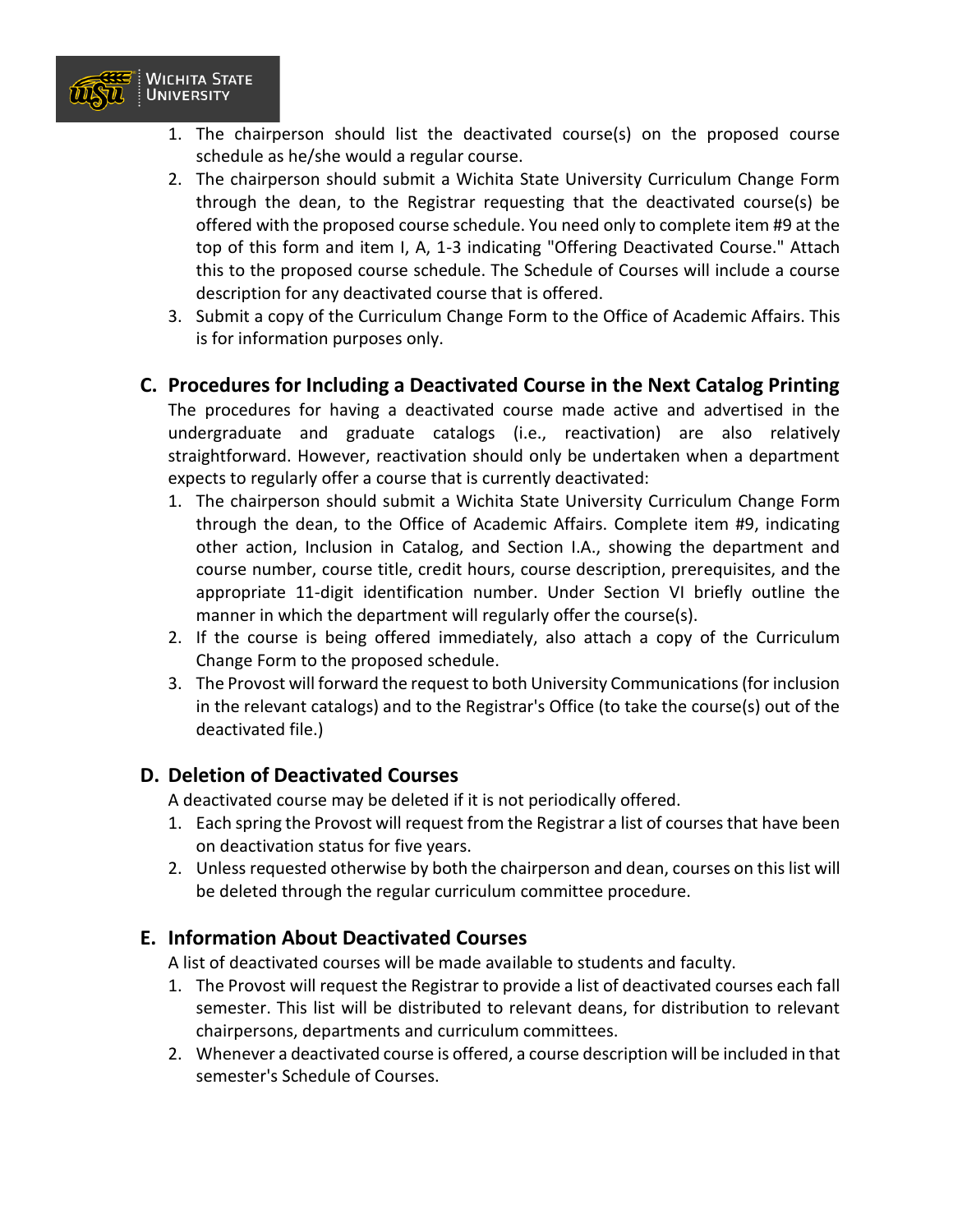

# **2.16 / Centers, Institutes and Bureaus**

Effective: October 31, 2009

### **I. Purpose**

The purpose of this statement is to set forth University policy with regard to the creation and initiation of Centers, Institutes and Bureaus at Wichita State University.

### **II. Preamble**

Board of Regents policy states that all centers, institutes and bureaus should enhance the visibility of a given subject or activity and that there should be sufficient resources provided in support of the center, institute or bureau to meet the goal of increased visibility.1 It is crucial that the University have a formal process in place to ascertain and assure compliance with Regents requirements and to verify that the creation and initiation of such an entity is in the best academic and financial interests of the University.

<sup>1</sup> See Item 7(j) in Chapter II, Section A of the Board of Regents Policy Manual. See also Item 7(e) in Section A with regard to required approvals.

#### **III. Policy**

- A. No center, institute or bureau shall be initiated without the specific authorization and approval of the President of the University, after review and recommendation by the Provost. (It is noted that Centers of Excellence, which are funded through legislative appropriation, should have state and nation-wide recognition and should be unique within the state. Centers of Excellence require consideration and approval by the Board of Regents and the Kansas Legislature.)
- B. The Provost shall be responsible for the development of criteria and guidelines for consideration and use by faculty, departments and/or colleges interested in the creation and initiation of a center, institute or bureau.

#### **IV. Implementation**

This policy shall be included in the WSU Policies and Procedures Manual and shared with appropriate constituencies of the University. The Provost shall have primary responsibility for publication, dissemination and implementation of this University policy.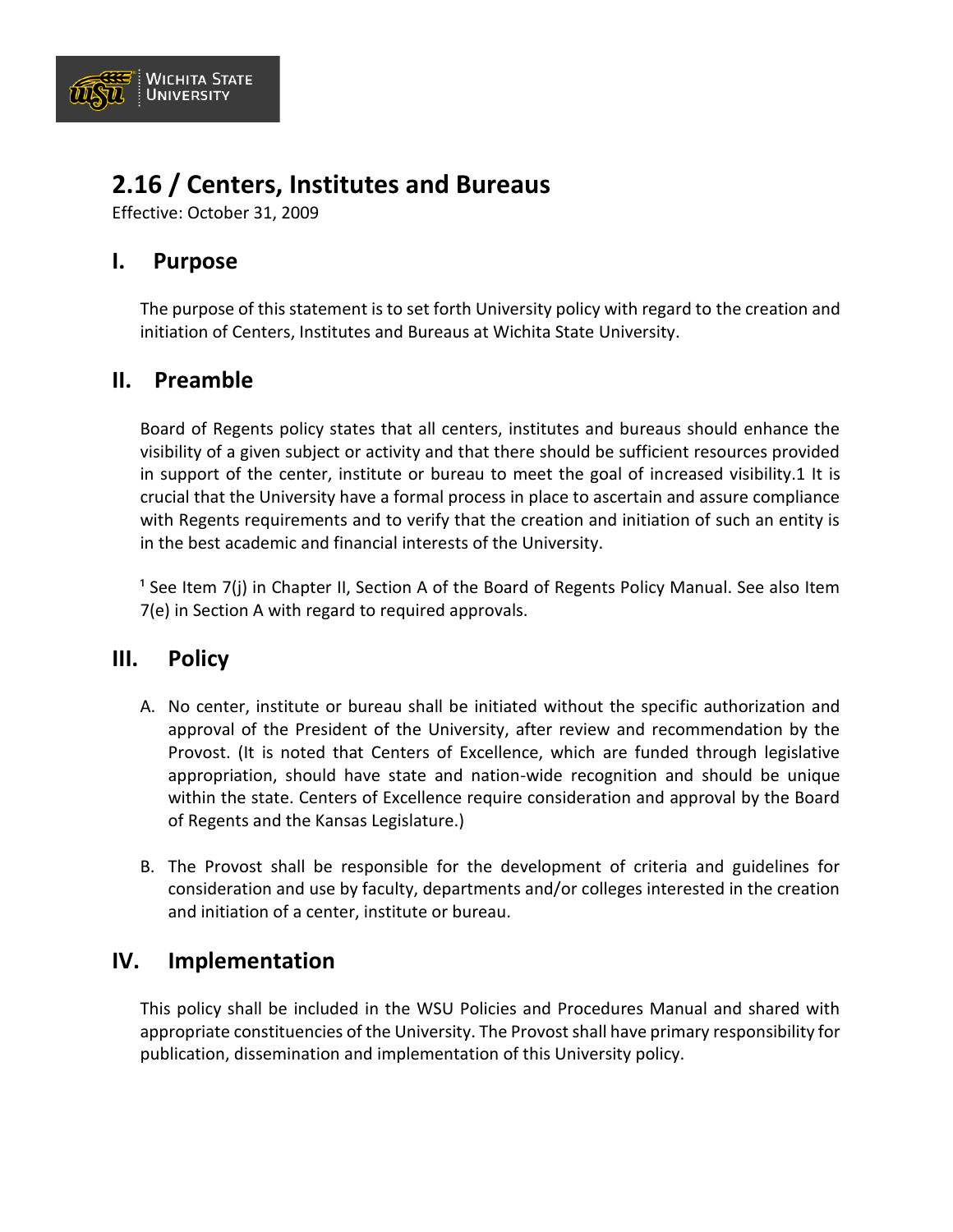

# **2.17 / Student Academic Integrity**

Effective: July 14, 2010 I Revised: August 07, 2020

# **I. Initiating Authority**

A. The Provost or their designee is the initiating authority for this policy. The Provost is responsible for the development and implementation of policies and procedures for the administration of the Student Academic Integrity policy. The Provost is responsible for notifying the University community of substantial changes to this policy.

B. Additionally, the Associate Dean of Students serves as the primary Conduct Administrator, unless otherwise designated by the Vice President of Student Affairs. The Conduct Administrator is responsible for Student Conduct & Community Standards to oversee and administrate the policies and procedures for the Student Academic Integrity policy.

# **II. Person/Groups involved in Review**

- A. This policy shall be reviewed a minimum of every three years under the direction of the Provost.
- B. Other parties that may be included in the review of the Student Code of Conduct include:
	- 1. Student Conduct & Community Standards office staff;
	- 2. Associate Vice President for Academic Affairs;
	- 3. Associate Vice President for Student Affairs & Dean of Students;
	- 4. Vice President for Student Affairs;
	- 5. Faculty Senate; and
	- 6. Office of General Counsel.

## **III. Purpose Statement**

- A. This policy sets forth the expectations for the responsible acquisition, discovery, and application of knowledge by Students at the University, including the ethical use of information resources, and to ensure the integrity of academic credit and degrees conferred by the University.
- B. The University is committed to the ethical pursuit of knowledge. In order to ensure the integrity of faculty evaluation of Students, all members of the University community share responsibility for ensuring that Students have demonstrated successful mastery of the learning objectives for each Academic Activity. By conferring a degree, the University is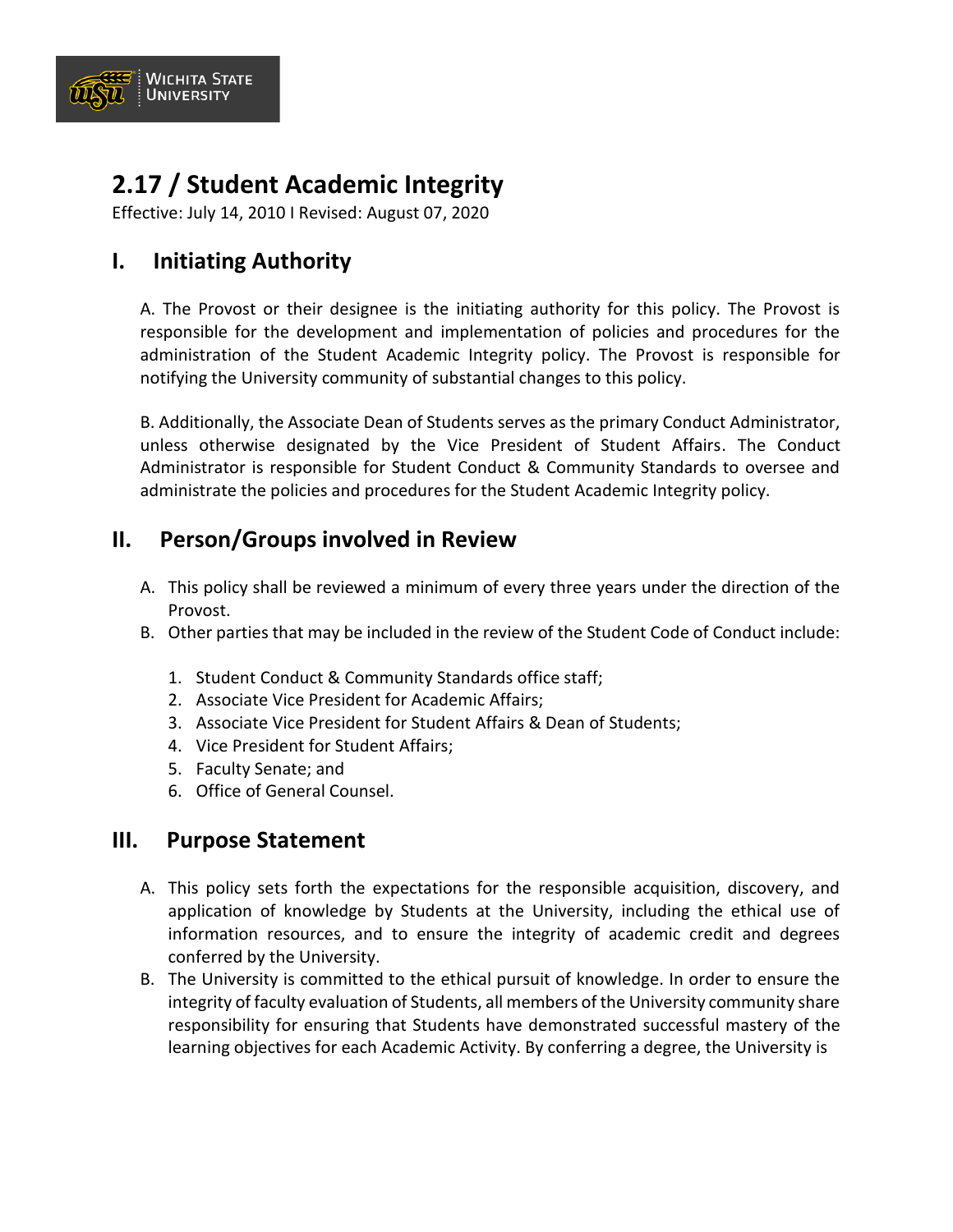

assuring the general public that the Student has successfully met all requirements for graduation, including meeting the learning objectives for each Academic Activity. Indifference to academic misconduct is not a neutral act—failure to confront and or deter such behaviors will reinforce, perpetuate, and increase the prevalence of academic misconduct in the University community.

- C. Students are expected to complete independent, original work for each academic course or activity unless otherwise specified by the Faculty Member. Students should seek clarification when in doubt. Faculty Members are required to communicate their expectations regarding Academic Integrity; including, but not limited to, collaboration, information sharing, and conducting ethical research. All syllabi must include information (or refer the student to accessible information) on the Student Academic Integrity policy. Additionally, Faculty Members are expected to adhere to the policy pertaining to the reporting and resolution of alleged violations of Student Academic Integrity.
- D. Discretion is expected by those involved in the Academic Integrity process, especially as related to investigations of academic misconduct allegations. Details should only be shared with those that are on a need to know basis, and with compliance of FERPA.

# **IV. Policy Statement**

- A. As members of the University community, all Students, Student Groups, and Student Organizations are expected to display respect for the rights of themselves and others and to be accountable for their behavior. Lack of familiarity with University Policy is not a defense to a violation of this policy. Unless specifically noted in the policy definition, intent is not a required element to establish a policy violation.
- B. Academic misconduct includes a broad range of infractions. The following list, while not comprehensive, provides examples of actions that violate the expectations for the responsible acquisition, discovery, and application of knowledge by Students at WSU:
	- 1. **Plagiarism** Representing the words, ideas, graphics, or any portion of another's work, whether published or unpublished, as one's own and/or without appropriate and/or accurate citation/attribution.
	- 2. **Unauthorized Use or Possession of Materials or Resources**  Using or possessing any materials or resources during an Academic Activity without the express permission of, or in a manner that is inconsistent with the express permission of, the Faculty Member. Unauthorized use of materials or resources includes, but is not limited to, any electronic device; course textbooks, articles, cheat sheets, other print sources; and/or looking at another individual's current or previous academic work. This includes submission of materials that were purchased or otherwise obtained by an outside or commercial source (e.g. ghostwriting or pay-for-paper services).
	- 3. **Unauthorized Collaboration or Consultation** Collaborating or consulting with another individual or group during an Academic Activity without the express permission of the Faculty Member.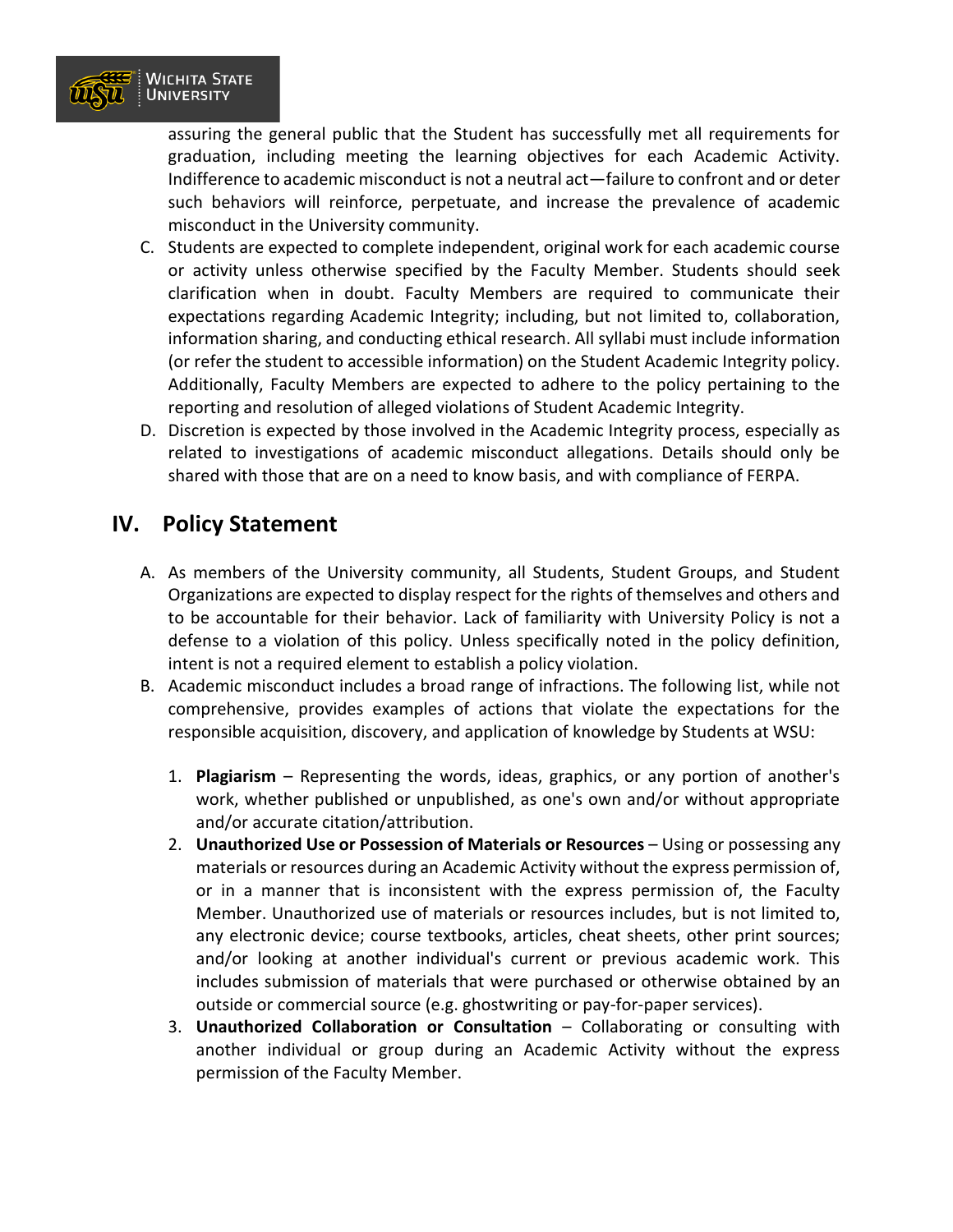

- 4. **Fabrication, Falsification, or Misrepresentation of Information** Providing fabricated or falsified information or misrepresenting information in an Academic Activity or related to academic attendance or other academic requirements.
- 5. **Academic Interference**  Engaging in any behavior or taking any material(s) for the purpose of interfering with an Academic Activity. Academic Interference includes, but is not limited to: removing, concealing, damaging, destroying, or stealing materials or resources that are necessary to complete or perform an Academic Activity; tampering with another person or group's work; and/or interfering with another Student's academic performance.
- 6. **Unauthorized Resubmission** Submitting an Academic Activity which has been previously submitted for credit, publication, or presentation without authorization from the Faculty Member to which the submission is made. This provision also applies when repeating a course, regardless of whether or not a grade was awarded for the previous enrollment period.
- 7. **Facilitation of Academic Misconduct** Engaging in behavior that facilitates another person or group's ability to engage in or causes another person or group to engage in academic misconduct, including but not limited to providing another Student with a copy of the Student's work and/or access to unauthorized materials or resources, or forcing or coercing another Student to complete academic work on behalf of another.
- 8. **Bribery** Offering, giving, receiving, or soliciting any funds, goods, services, or anything else of value in exchange for an academic advantage for any Student.
- 9. **Unauthorized Sale, Distribution, or Receipt of Academic Materials** Buying, selling, receiving, or distributing academic materials without the express permission of the Faculty Member including, but not limited to previous assessments, study guides, solutions manuals, lecture slides, or any other form of intellectual property. This includes, but is not limited to, providing academic materials to crowdsourced digital databases and web platforms.
- 10. **Research Misconduct** Research Misconduct, as defined in and prohibited under, Policy 9.13/Misconduct in Research. Alleged violations of research misconduct will be addressed pursuant to policy 9.13. However, academic sanctions may be made when the alleged research misconduct impacts or is any way tied to the Student's academic work.

## **V. Definitions**

For the purpose of this policy only, the following definitions shall apply:

A. Academic Activity - Any draft, assignment, assessment, examination, project, applied learning (e.g. internships, co-ops, practicums, field experiences or trips, clinical experiences, or Student teaching), research, publication, presentation, or other activity that is completed, submitted, and/or required to fulfill course or degree requirements or obtain a specific distinction, or is conducted in conjunction with an academic program or course.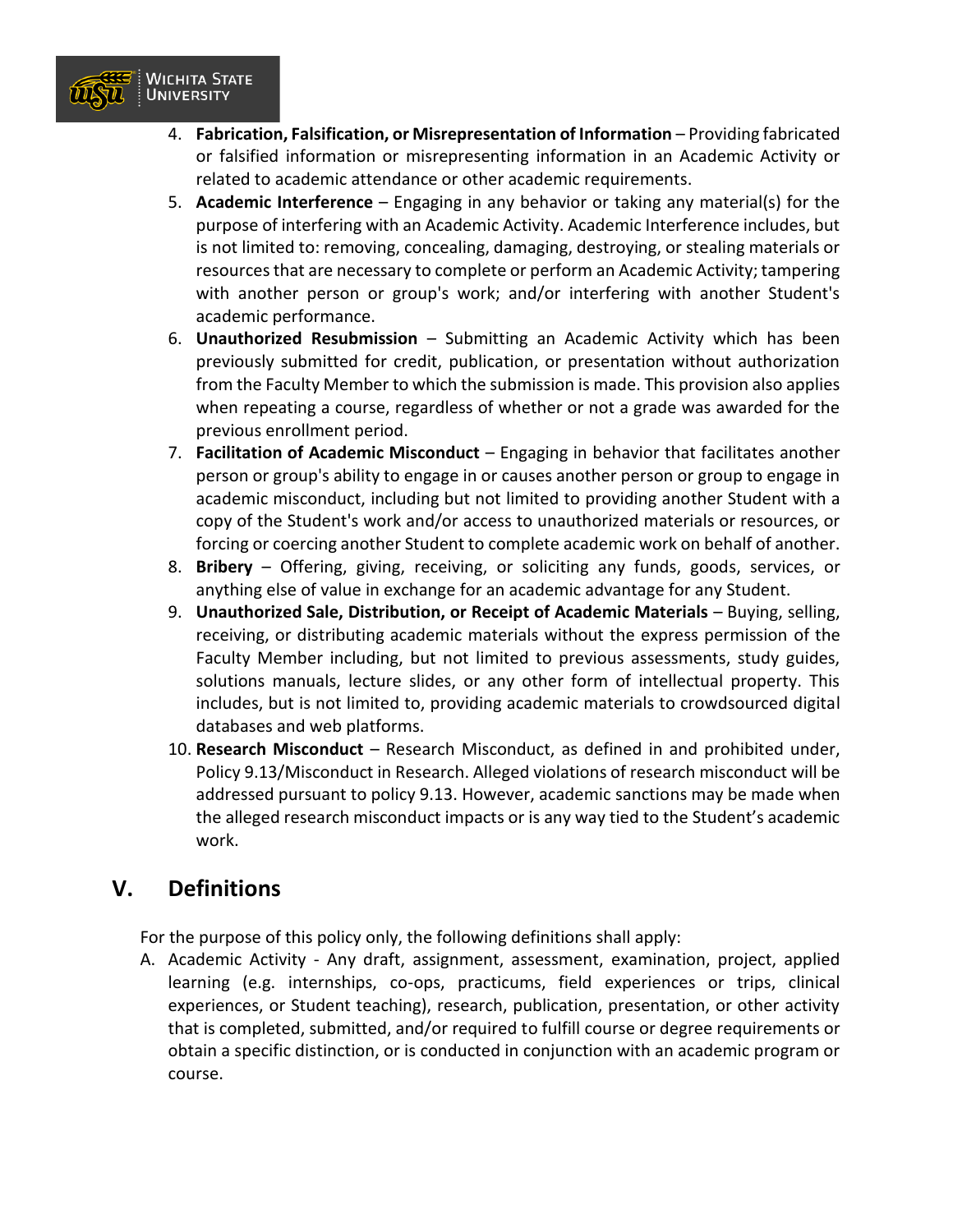

- B. Conduct Administrator the Associate Dean, or their designee, authorized to address a Student, Student Group, or Student Organization's concerns.
- C. Faculty Member Any member of the University community who has responsibility for classroom or other teaching activities, mentoring, or academic evaluation of a Student. This includes, but is not limited to, instructors, researchers, applied learning/practicum supervisors, teaching assistants, research assistants, graduate assistants, lab assistants, and course and program directors.
- D. Student Any individual who has been notified of admission to the University; is enrolled in, auditing, or participating in any University course or program; is assigned a space in a University owned or managed housing facility; or has a continuing relationship with the University. This includes, but is not limited to, Orientation, Intensive English, National Student Exchange, and Study Abroad. An individual is considered a Student until they notify the University they are no longer a Student, or the University informs them that they are no longer a Student for reasons including, but not limited to, withdrawal, transfer, graduation, academic disqualification, or expulsion. An individual who has been suspended is still considered a Student during the suspension period. Students who leave the University before an Academic Integrity complaint is resolved may be prohibited from future enrollment and/or accessing University records until the matter is resolved.
- E. Student Group Any number of persons who are associated with the University and each other, but who have not registered, or are not required to register, as a Student Organization that conducts business or participates in University-related activities. Student Groups include, but are not limited to, Student Government Association, Student Activities Council, musical or theatrical ensembles, sport clubs, or intercollegiate or independent varsity athletic teams.
- F. Student Organization Any Student-led organization that has been approved and is recognized by the Student Government Association.
- G. University Wichita State University (WSU) and its affiliates.
- H. University Policy Any written guidelines of the University or the Kansas Board of Regents as found in, but not limited to, the Student Code of Conduct, Housing and Residence Life Handbook, Graduate/Undergraduate Catalogs, Student Organization & Advisor Handbook, WSU Policies and Procedures Manual, Library Facilities Policy, Board of Regents Board Policy Manual, Traffic Regulations, and/or Intramural Sports Handbook.

#### **VI. Administrative Procedures**

A full listing of the Student Academic Integrity administrative procedures can be found in the Academic Integrity Handbook. Faculty Senate approval is needed for all changes to the Academic Integrity Handbook.